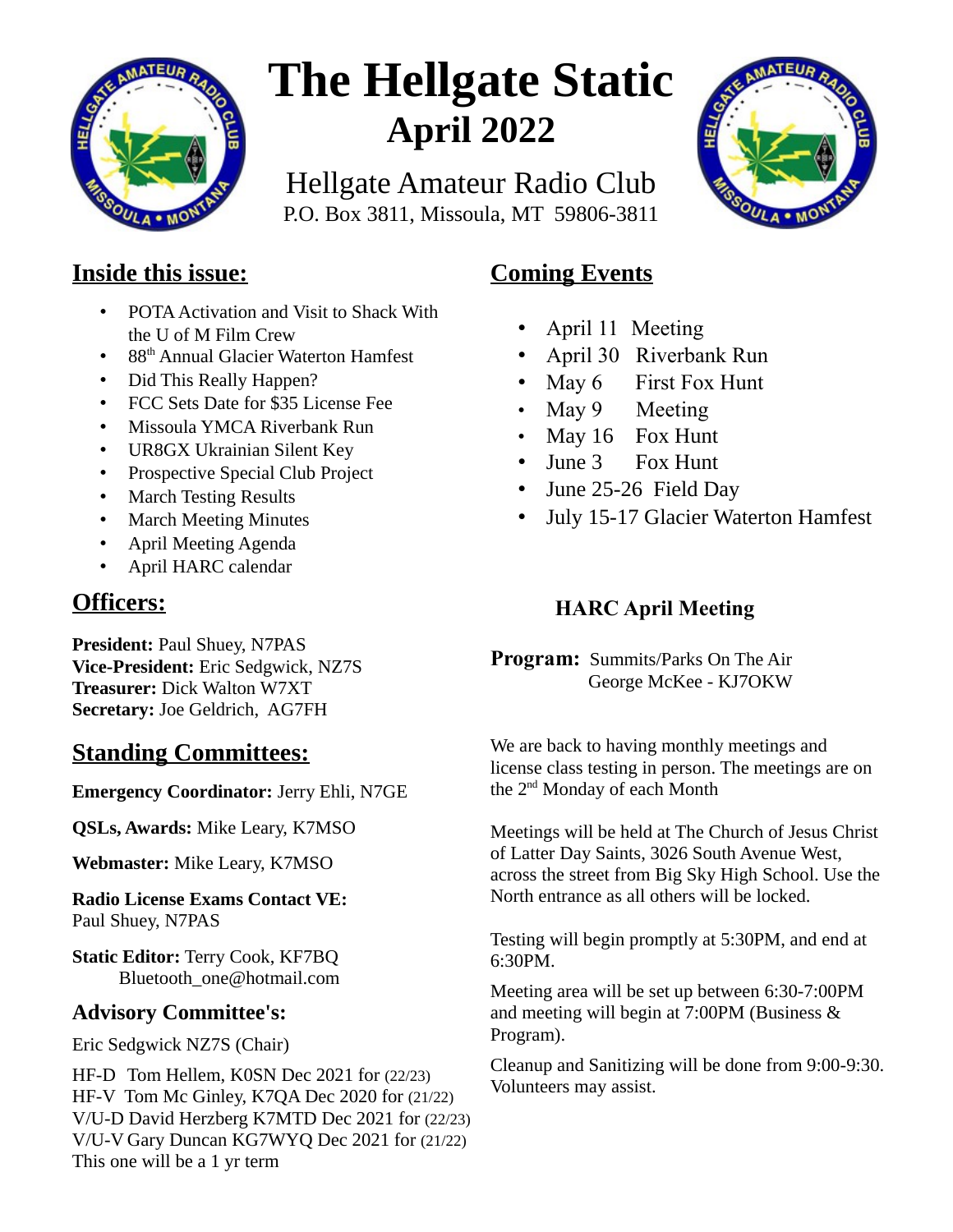# **A POTA ACTIVATION AND A VISIT TO MY SHACK WITH THE FILM CREW FROM THE UNIVERSITY OF MONTANA**

By Dennis Lane March 20, 2022

Some of the students studying video and film production from the University of Montana are producing a documentary on Amateur Radio Operators in Montana. Their video most likely will be featured by MT PBS later this year. I found out about this production through Mike (K7MSO) who gave them my contact info.

The film crew have visited several hams in western Montana so far. They visited my shack here in Stevensville a few weeks ago. They also expressed interest in the SOTA and POTA programs. After my clumsy explanation of these programs, they asked if they could film one of my POTA activations. We originally were slated to do the activation at Traveler's Rest State Park. However, at the last minute, we found that a permit is required for filming in any MT state park or State Forests. We wound up at the Lee Metcalf Wild Life Reserve in Stevensville, just a few miles from my home. (K-0402)



Because this documentary is about Montana Hams, I wanted to get as many Montana Hams to make contact with me while the filming was being done as possible. The team appeared to be more focused on "human interest" in stead of the technical parts of Amateur Radio. So, I tried to focus on the relationships and personal value I have enjoyed from being ham for these past 45 years.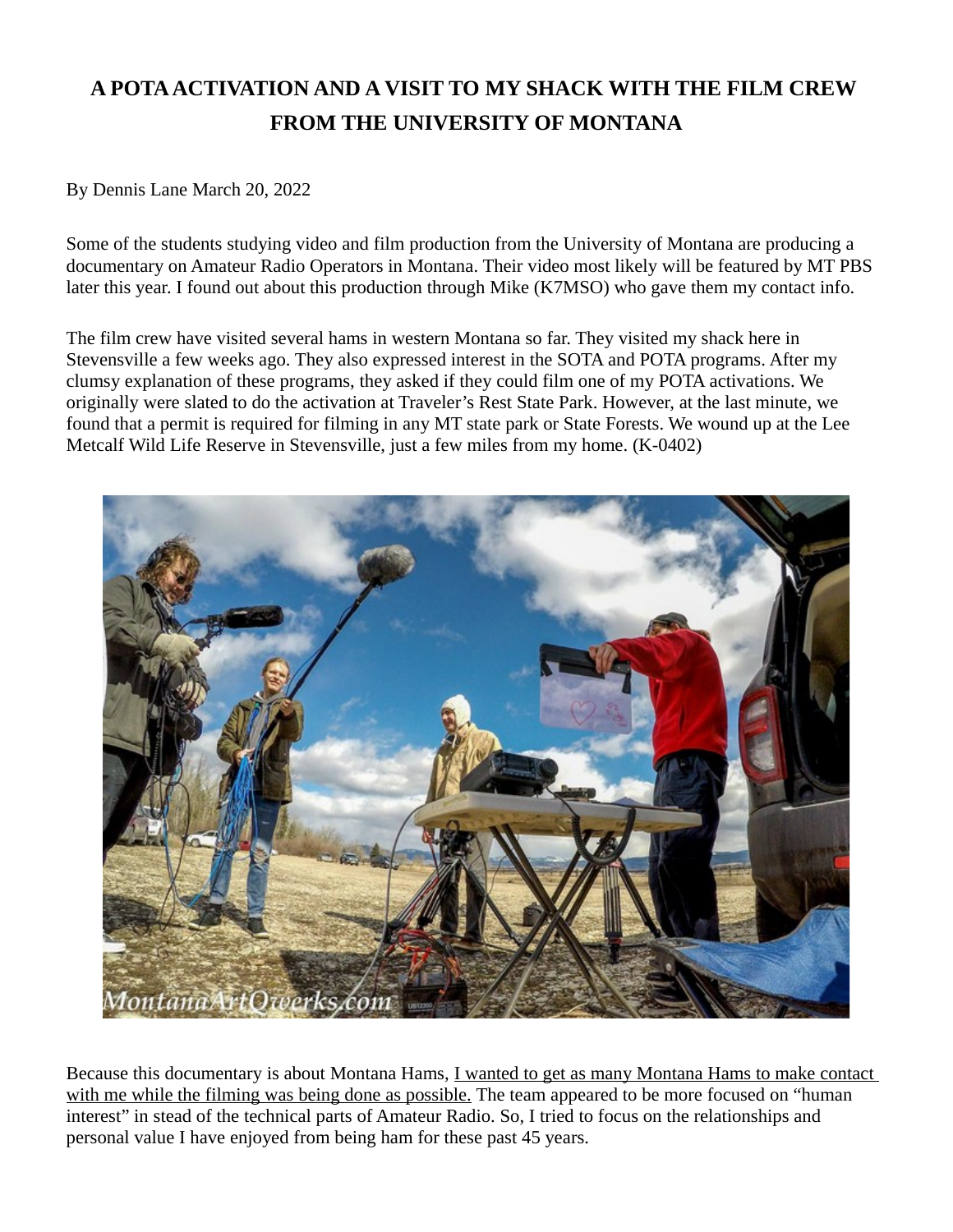I usually don't work much FM (VHF) or SSB on my activations. I prefer CW. However, **this documentary is NOT about me. It's about Montana Hams.** (That's what is great about Ham Radio – there's something for every interest). So, after getting my HF antenna set up at the park, I stated calling CQ POTA on 146.52. I was happy to contact 12 Montana stations on this band and frequency. I was only using the 5/8 mono band whip on my vehicle and about 40 watts from my IC-7000. Over all, with the multi-band MT contacts the number is 20 which included several who worked me on 3 or 4 bands.



I then moved to 60m SSB. My antenna is an End Fed linked antenna. By connecting and disconnecting various legs I can have a resonate antenna on 60, 30, 40, 20 17 & 15. The 30 & 17 Meter links are full wave while the other bands are half wave. I feed it with coax through a Home Brew 49:1 transformer. All of these links have less than 1:1.5 SWR, with out a tuner! (email me if you have any interest in this antenna for portable operation)

I have included a PDF file with the list of contacts we made while at the Metcalf park. I actually only had about an hour of combined operating time. We stopped several times to make adjustments for the camera angles and light as the sun scooted across the Bitterroot Valley sky.

After making 5 SSB contacts on 60M, I moved to 20M SSB where we made 19 contacts. This gave the film crew a sample of the pile up action possible when Montana hams activate from this great state. Finally, I made it to 15m CW where I made 10 more contacts. The band was in good shape, but the wind was really making it uncomfortable. My fingers were getting cold, so we called it a day. Most of the contacts on 15 were on the East coast.

**The Film Crew:** I really enjoyed the interaction with the film crew. During the POTA activation they had two video cameras running along with the sound being recorded by 2 audio technicians. Grace is the director and doubled as a camera operator, Kal is the main camera man. Jared and Karter handled the audio. Natalie is a coordinator and contact person for the project. She was a little "under the weather" so she was not present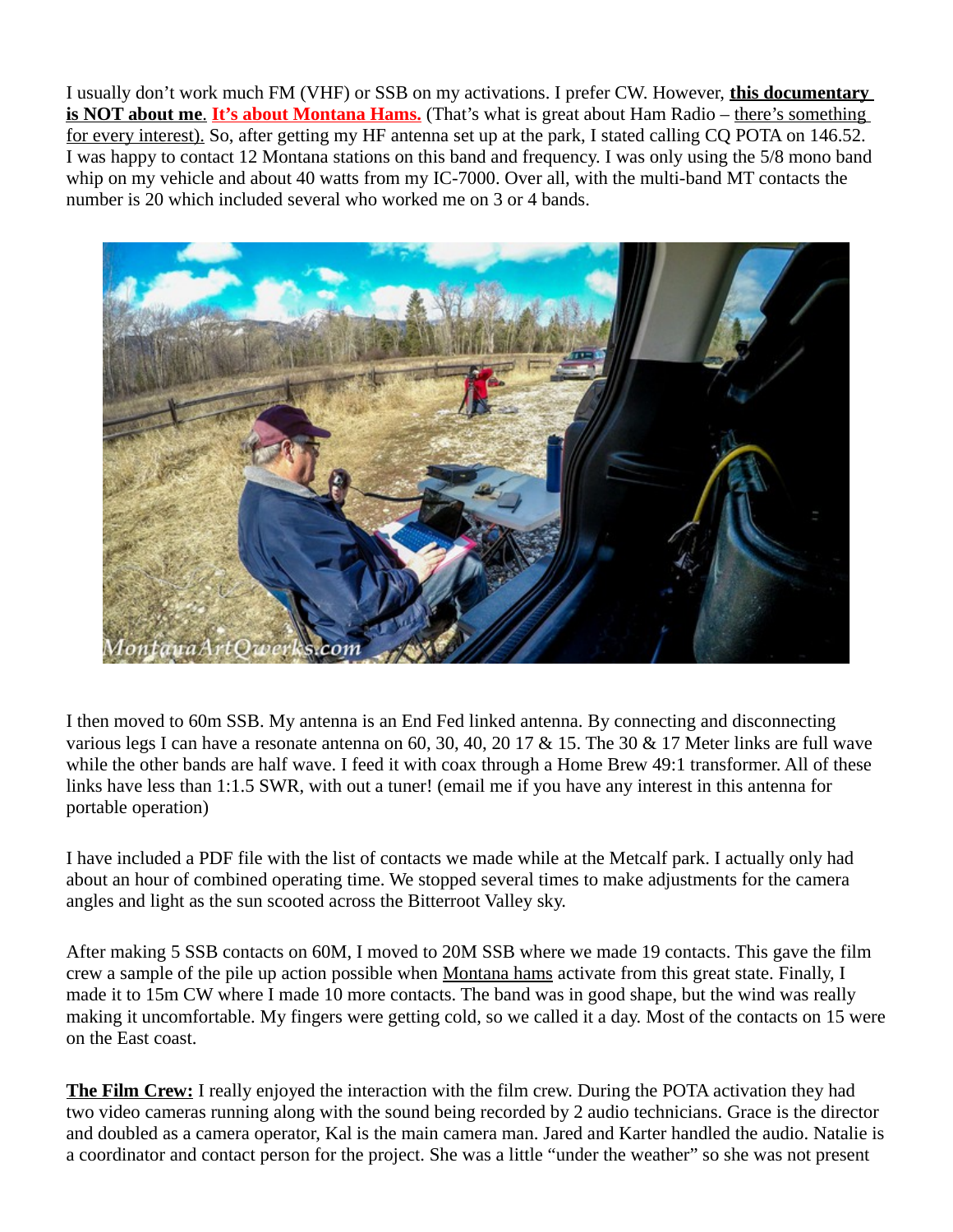for this activation. At my shack I was pleased to meet Julien who was manning the 2ndcamera during that part of the project. About half way through the filming and interview at my shack, I told them, " it's time for a coffee break". So, I fired up the espresso machine and made some lattes and americanos for them. After that they were super charged and ready to get back to work.

During their visit to my shack and on the POTA activation, all of the members of the film crew were **extremely courteous and respectful.** They always checked with me before filming anything in my shack or on my property.

Because I have been a still photographer for over 40 years, I really enjoyed talking about the technical aspects of their work. I have a growing interest in doing quality video work in addition to my still photography. With a 4k drone and Video/ still DSLR with great lenses now, I really appreciated their input on the video side of image making. But when you boil it all down, whether it's video or still, it is still mandatory to understand light and how to use it. After all the old saying is true - Photography is "painting with Light".

During both the POTA activation and their visit to my shack, I had my GOPRO running. I pulled some still images from the POTA activation clips. Here is the photo link from my web site. You can download any of these images: [https://www.montanaartqwerks.com/My-Ham-Radio-Page-de-KR7Q/PARKS-ON-THE-AIR](https://www.montanaartqwerks.com/My-Ham-Radio-Page-de-KR7Q/PARKS-ON-THE-AIR-with-UM-Film-crew-for-MT-PBS%20)[with-UM-Film-crew-for-MT-PBS](https://www.montanaartqwerks.com/My-Ham-Radio-Page-de-KR7Q/PARKS-ON-THE-AIR-with-UM-Film-crew-for-MT-PBS%20) 

Here's the uncut video from part of the filming in my shack. You'll have to fast forward through my droning on and babbling. I did not include any of the content from the interview. We'll will all see that when their work is published. Also ignore my mistake about where Jersey is.. I had hue "Senior Moment" on this one hi hi – Thanks Lance! [https://www.montanaartqwerks.com/My-Ham-Radio-Page-de-KR7Q/Mpbs](file:///C:/Users/T/Desktop/Harc/Static%20issues/%20https://www.montanaartqwerks.com/My-Ham-Radio-Page-de-KR7Q/Mpbs)

A Go-pro video of University of Montana Students filming my POTA activation can be found here. [https://youtu.be/S\\_UBc-b-Nek](https://youtu.be/S_UBc-b-Nek)

FYI: I have a YouTube channel with most of my POTA & SOTA trips posted. Just search YouTube for my call: KR7Q. There are links to most of my ham radio media on my QRZ.com page also. Here's the link to my ham radio web pages if you are interested. [https://www.montanaartqwerks.com/My-Ham-Radio-Page-de-](https://www.montanaartqwerks.com/My-Ham-Radio-Page-de-KR7Q%20)[KR7Q](https://www.montanaartqwerks.com/My-Ham-Radio-Page-de-KR7Q%20) 

I publish my experiences in Ham Radio for the love of the hobby, not as an expert or braggart. I always enjoy seeing what others are doing this great hobby. I hope you find something interesting in my publications too.

Finally: a great big thank you to the students from UM who so patiently listened to this old man babble about this great hobby we (hams) share.

73 Dennis Lane KR7Q KR7Q@OUTLOOK.COM montanaartqwerks.com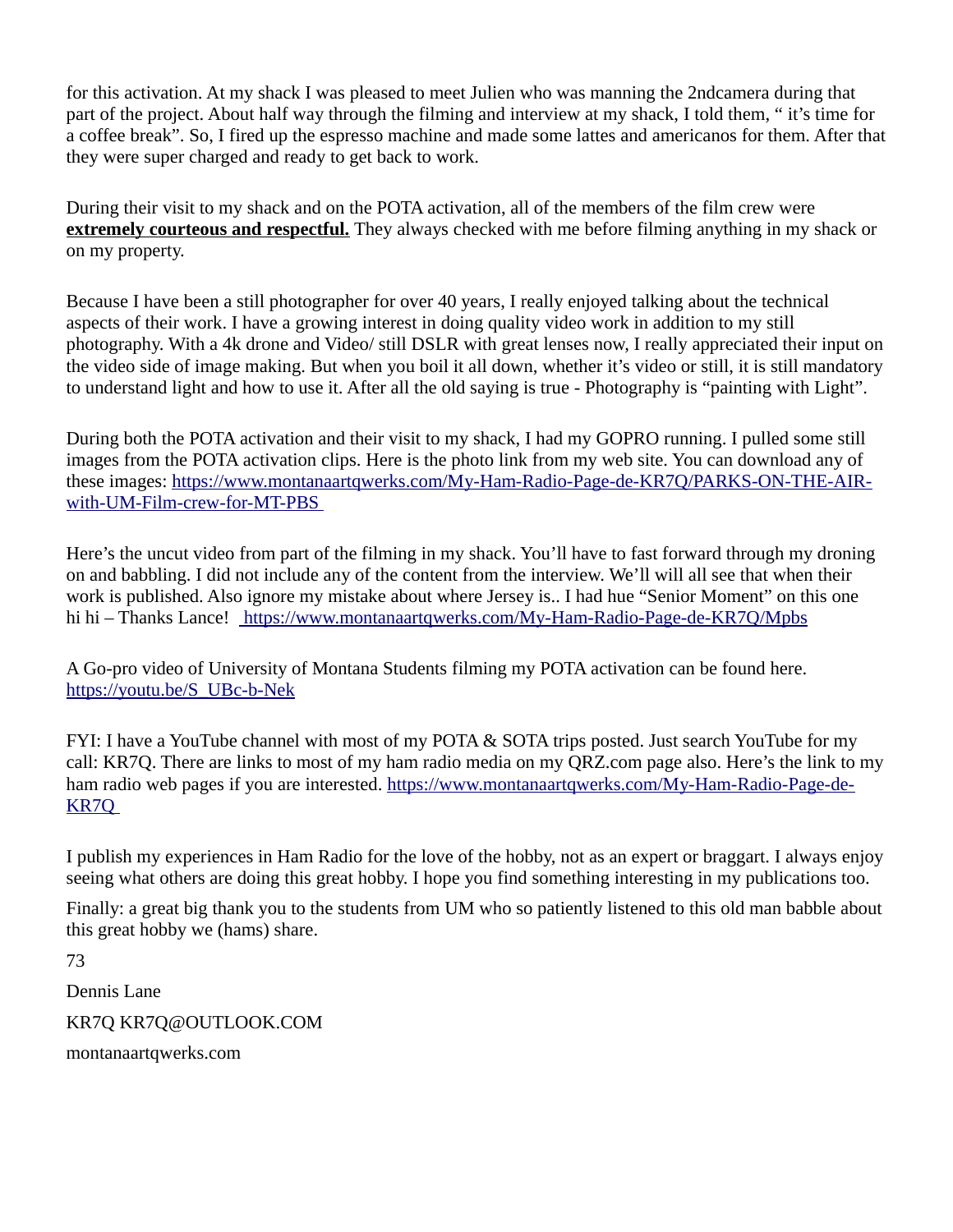| <b>Call</b>   | <b>State</b> | <b>Frequency</b> | <b>Mode</b> |  |
|---------------|--------------|------------------|-------------|--|
| K7GJ          | MT           | 146.52           | <b>FM</b>   |  |
| K7SWS         | MT           | 146.52           | <b>FM</b>   |  |
| K7VK          | MT           | 146.52           | <b>FM</b>   |  |
| W7KNT         | MT           | 146.52           | <b>FM</b>   |  |
| NE7R          | <b>MT</b>    | 146.52           | <b>FM</b>   |  |
| W7LAG         | MT           | 146.52           | <b>FM</b>   |  |
| N7BIO         | MT           | 146.52           | <b>FM</b>   |  |
| KI7KYM        | MT           | 146.52           | <b>FM</b>   |  |
| KK7AYZ        | MT           | 146.52           | <b>FM</b>   |  |
| <b>KF7ZLU</b> | <b>MT</b>    | 146.52           | <b>FM</b>   |  |
| <b>KD7TUF</b> | MT           | 146.52           | <b>FM</b>   |  |
| K7MSO         | MT           | 146.52           | <b>FM</b>   |  |
| W7GJ          | MT           | 5.354            | <b>SSB</b>  |  |
| K7MTD         | MT           | 5.354            | <b>SSB</b>  |  |
| <b>KC7YTK</b> | <b>MT</b>    | 5.354            | <b>SSB</b>  |  |
| NZ7S          | MT           | 5.354            | <b>SSB</b>  |  |
| K7VK          | MT           | 5.354            | <b>SSB</b>  |  |
| K7GJ          | MT           | 14.279           | <b>SSB</b>  |  |
| AL7KC         | AK           | 14.279           | <b>SSB</b>  |  |
| W5CTL         | NM           | 14.279           | <b>SSB</b>  |  |
| K7VK          | MT           | 14.279           | <b>SSB</b>  |  |
| <b>KE6BGN</b> | CA           | 14.279           | <b>SSB</b>  |  |
| KX6WTF        | CA           | 14.279           | <b>SSB</b>  |  |
| <b>KB0PAT</b> | NE           | 14.279           | <b>SSB</b>  |  |
| K6REH         | CA           | 14.279           | <b>SSB</b>  |  |
| N77V          | AK           | 14.279           | <b>SSB</b>  |  |
| NZ7S          | MT           | 14.279           | <b>SSB</b>  |  |
| KD2WLN        | NY           | 14.279           | <b>SSB</b>  |  |
| AC6CA         | CA           | 14.279           | <b>SSB</b>  |  |
| KJ6RCK        | CA           | 14.279           | <b>SSB</b>  |  |
| W6VIP         | CA           | 14.279           | <b>SSB</b>  |  |
| KD5EDL        | TN           | 14.279           | <b>SSB</b>  |  |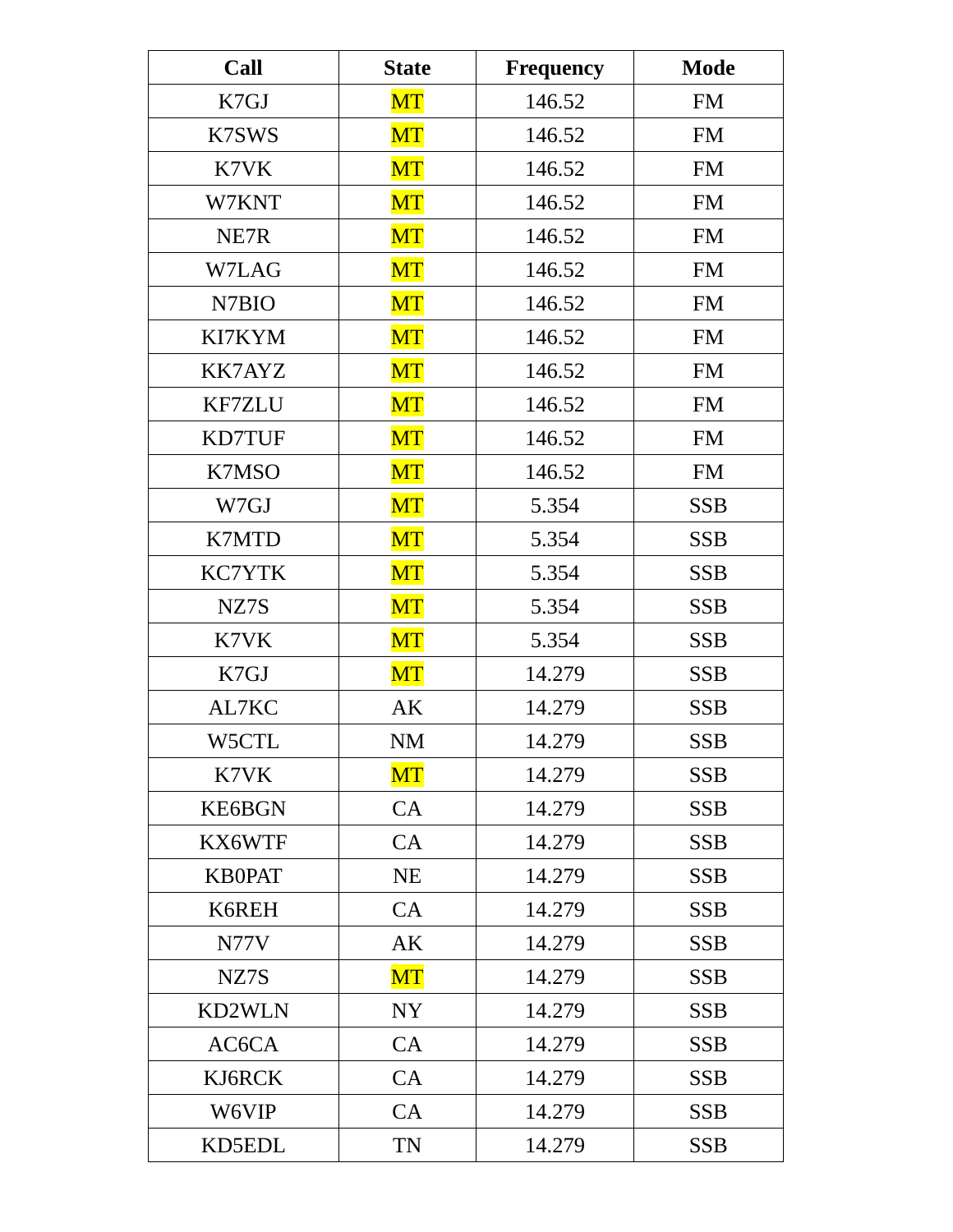| <b>Call</b>       | <b>State</b> | Frequency | <b>Mode</b> |
|-------------------|--------------|-----------|-------------|
| N7PIB             | <b>CA</b>    | 14.279    | <b>SSB</b>  |
| W7WGC             | AZ           | 14.279    | <b>SSB</b>  |
| N6UNH             | <b>CA</b>    | 14.279    | <b>SSB</b>  |
| W2PAN             | <b>KS</b>    | 14.279    | <b>SSB</b>  |
| W7GJ              | MT           | 21.064    | CW          |
| KC1FUU            | RI           | 21.064    | CW          |
| NR <sub>5</sub> N | <b>WV</b>    | 21.064    | CW          |
| WJ1B              | <b>CT</b>    | 21.064    | CW          |
| KC1JD             | <b>NH</b>    | 21.064    | CW          |
| WK1V              | NH           | 21.064    | CW          |
| WB1JL             | <b>CT</b>    | 21.064    | CW          |
| KI5LKS            | <b>TX</b>    | 21.064    | CW          |
| K <sub>2</sub> QU | NJ           | 21.064    | CW          |
| K5LDL             | <b>TX</b>    | 21.064    | CW          |

#### **Glacier Waterton International Peace Park Hamfest**

The 88th Annual Glacier Waterton Hamfest is coming up soon. July 15 - 17 at Glacier Meadows RV Park. Established in 1934, he longest continuous running annual hamfest in the world. Preregistration is now open. Activities include seminars, VE testing, tailgate swap meet, hidden transmitter hunts, children's activities and more. Visit [www.gwhamfest.org](http://gwhamfest.org/) for more information.

#### **Did This Really Happen?**

By Mike Leary

Last February someone asked on the Montana Ham Radio Facebook page how to contact ham radio operators in the Missoula area. I responded by posting the HARC club's web address, figuring that they could then contact one of the club officers for more information. However, I soon received an email asking to interview someone about numbers stations. I responded asking them to look at my [QRZ page,](https://www.qrz.com/db/k7mso) maybe I could help them, and they asked if they could interview me.

Before last Thanksgiving and again, before last Christmas my wife and I thoroughly cleaned most of the house in anticipation of guests arriving. As a result, lots of stuff got piled on and around my radio shack way back in the master bedroom. Now that I had a documentary crew and cameras coming to my "sanctum sanctorum", it was time to shove stuff into closets, drawers and the garbage can.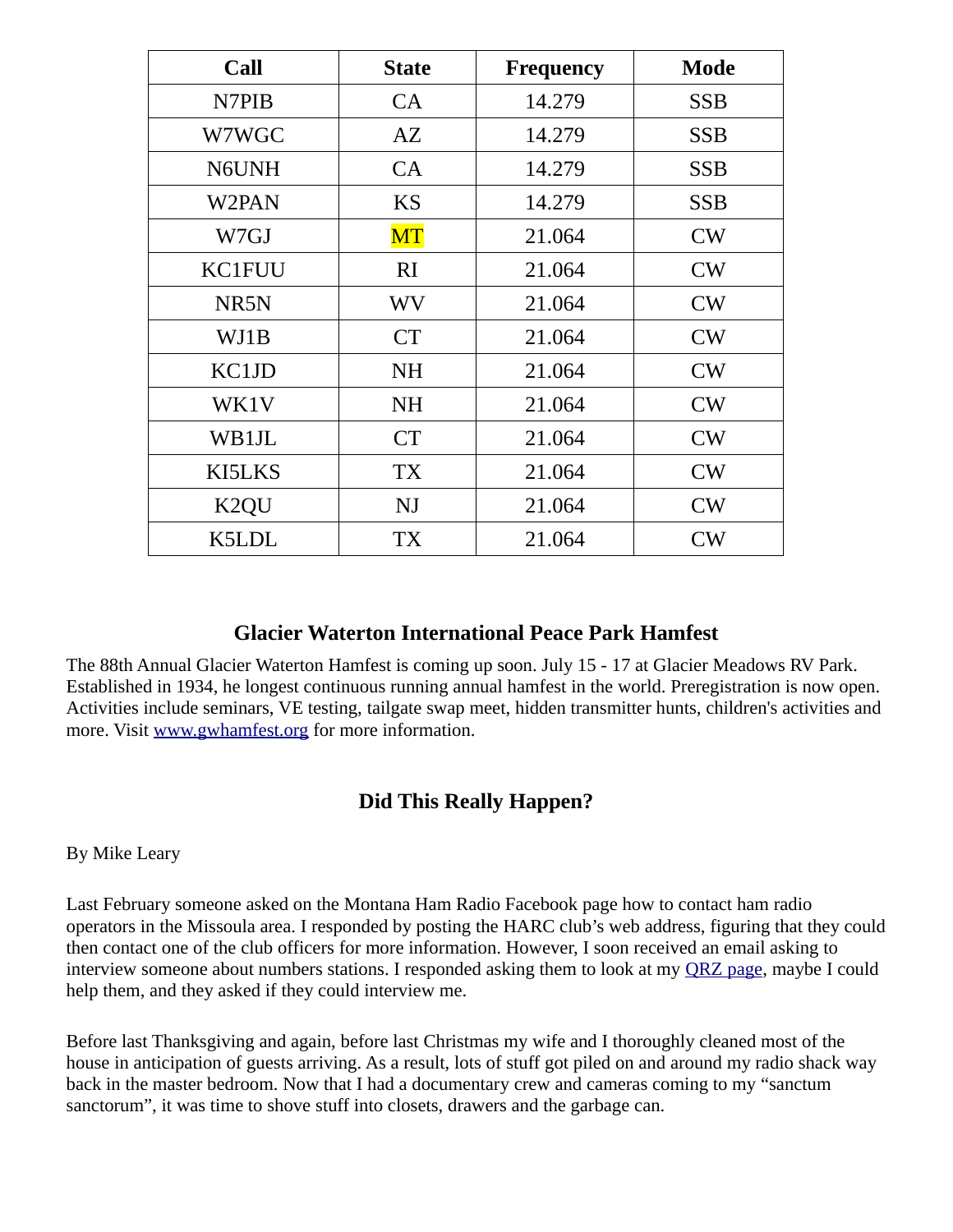

The Director of Production, Grace, first asked about [Numbers stations,](https://en.wikipedia.org/wiki/Numbers_statio) how and what I have heard from Montana in the past, including the Morse Code numbers stations transmitting from Cuba. I responded that now days there are not very many numbers stations active since the end of the Cold War. There are still some around, including the station from Cuba, just very hard to hear in Montana. How are numbers stations used? Well, as an example, in the late 1990's, The [Wasp Network](https://en.wikipedia.org/wiki/Cuban_Five) of spies in the U.S. used a Cuban numbers station to receive orders from Havana.

Today numbers stations are very predictable. They almost always use the same frequencies and keep the same schedules for years. I was able to demonstrate that some numbers stations aficionados have even made a website with a daily schedule for these broadcasts from all over the world, it is at [pryom.org.](https://priyom.org/number-stations/station-schedule) This makes it much easier to park an HF receiver on a frequency before the start of each numbers transmission. Unfortunately, none were heard during the interview.

Next, we talked about Oddities on HF, specifically The [Buzzer,](https://en.wikipedia.org/wiki/UVB-76) a station transmitting for decades out of Russia, rumored to be used by the military. The station has been intermittently jammed in recent months due to Russia's military buildup and invasion of Ukraine.

Numbers and oddities station are usually pretty weak signals intended for a specific geographic area. It is very had to nearly impossible to hear most of them in Montana. I was able to demonstrate the use of a remote receiver ( Web SDR ) to listen to The Buzzer, however.

Another user of HF that has been very busy lately is the U.S. Air Force, specifically the *High Frequency Global Communications System transmitting Emergency Action Messages*. Unfortunately, on the day that the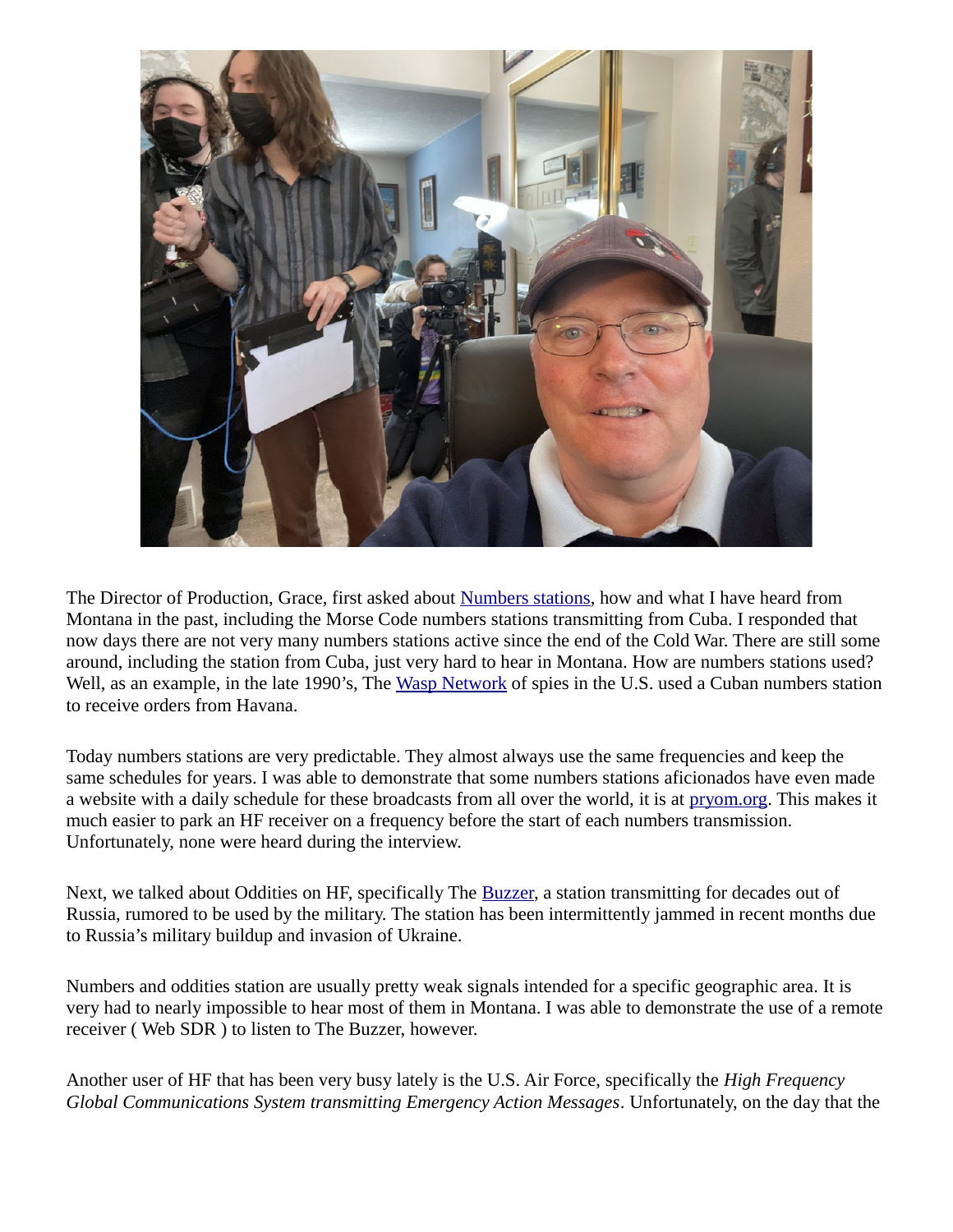UM students showed up at my house the Air Force stayed completely quiet, even for a Saturday, so we could not listen to them during the interview.

For the interview I was able to make an HF contact with a POTA station on 20 meters and demonstrate the WSPR mode with WSPRNet map. For CW, however, no one came back to my CQs on 30 meters.

I was surprisingly relaxed during the interview, like talking with friends. The students were professional and polite. I still cannot believe it all happened.

### **FCC Sets Date For New \$35 Licensing Fee**

#### From ARRL News

The new Amateur Radio license application fees will take effect on April 19, 2022. The Federal Communications Commission's authority to impose and collect fees is mandated by Congress.

The \$35 application fee, when it becomes effective on April 19, will apply to new, modification (upgrade and sequential call sign change), renewal, and vanity call sign applications. The fee will be per application.

Administrative updates, such as a change of name, mailing or email address, will be exempt from fees.

VECs and Volunteer Examiner (VE) teams will not have to collect the \$35 fee at exam sessions. Once the FCC application fee takes effect, new and upgrade applicants will pay the \$15 exam session fee to the ARRL VE team as usual, and pay the \$35 application fee directly to the FCC by using the CORES FRN Registration system (CORES – Login).

When the FCC receives the examination information from the VEC, it will email a link with payment instructions to each successful candidate who then will have 10 calendar days from the date of the email to pay. After the fee is paid and the FCC has processed an application, examinees will receive a second email from the FCC with a link to their official license. The link will be good for 30 days.

Additionally, the FCC stated that applications processed and dismissed will not be entitled to a refund. This includes vanity requests where the applicant does not receive the requested call sign.

The FCC published the notice in the Federal Register on March 23, 2022, stating that the amateur radio application fees, including those associated with Form 605 application filings, would become effective on April 19, 2022.

**Now is the time to renew your license if you are eligible.**

#### **The 50th Annual Missoula YMCA Riverbank Run**

Save the date! The 50th Annual YMCA Riverbank Run returns on Saturday, April 30, 2022. This is a fun event for amateur radio operators to assist the Missoula YMCA and the local community. We have provided communications along the race routes for many years and this year should be special, being the event's 50th anniversary and return from COVID virtual races.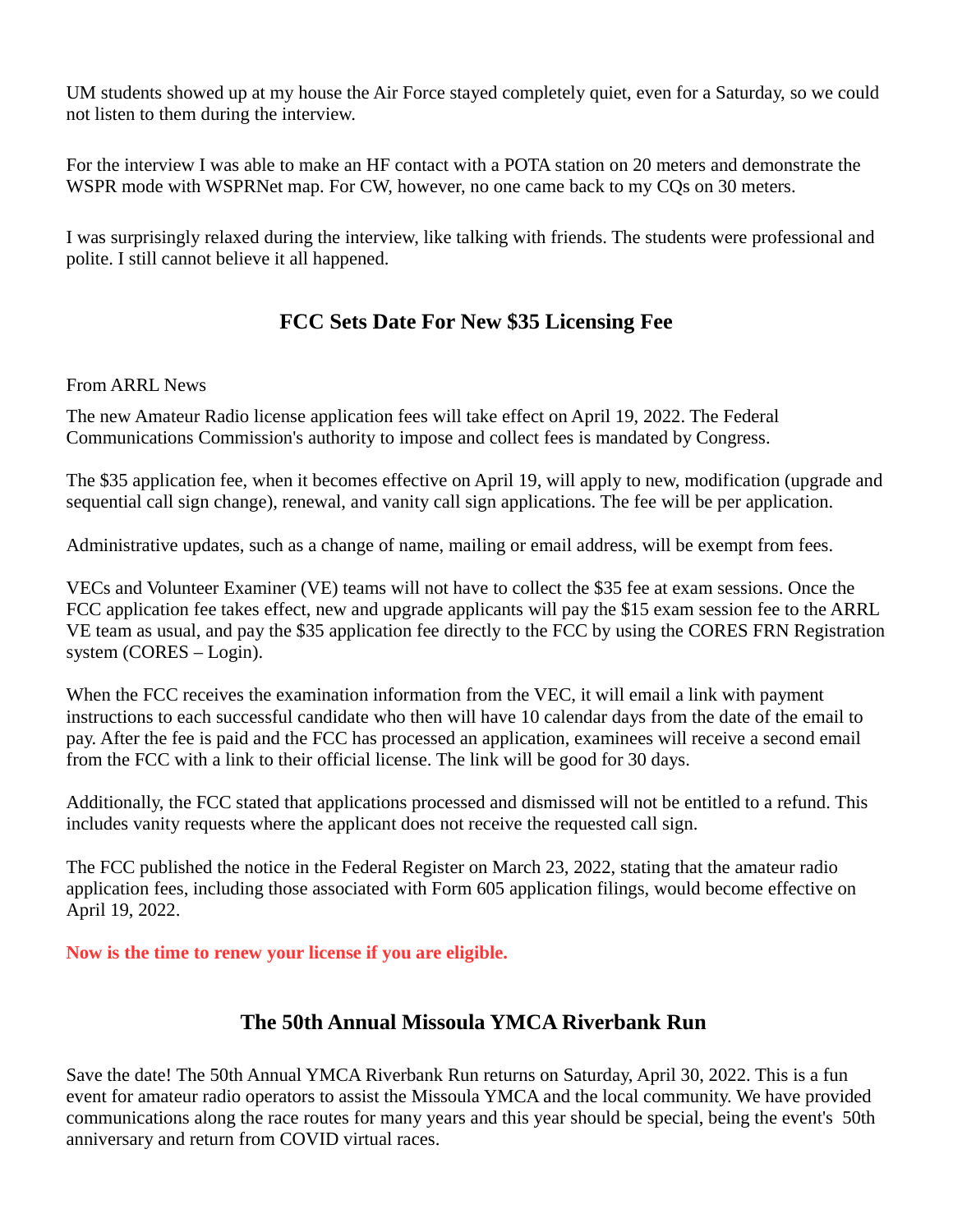#### **Prolific Ukrainian Amateur Radio Dxer UR8GX Silent Key**

Sadly news that Ivan Lysenko, UR8GX, has become a silent key. Not many details are known at this point beyond that he was killed in action defending his home city of Kherson, Ukraine from Russian ground forces. Undoubtedly we all send our thoughts, prayers and wishes to his family, friends, and brothers in arms.

May he rest in eternal peace.

#### **Prospective Special Club Projects**

To be discussed at the April Meeting

# **A Club Project-Automatic Mobile Power Control**

#### Avoid power-up transients on your mobile rig.



Most years the club picks a construction project to work on together. Several years ago, I



time. A total of 15 members decided to build similar units as a group project.

They decided they wanted to have an off delay of several minutes so they could finish a contact or get another APRS message sent before the equipment turned off. They also wanted a bypass switch so they could use their radio with the engine stopped. I redesigned the circuit to meet these requirements. The circuit is based on the change in voltage from about  $12.6$  V when the engine is

designed and built a circuit to turn on my mobile APRS (automatic position reporting system) equipment when I started the car and turn it off when I shut off the car. This will work with a radio connected directly to the battery or a cigarette lighter outlet that is on all of the

off to about 13.8 V while the engine is running. We set all of the units to turn on at about 13.2 V.

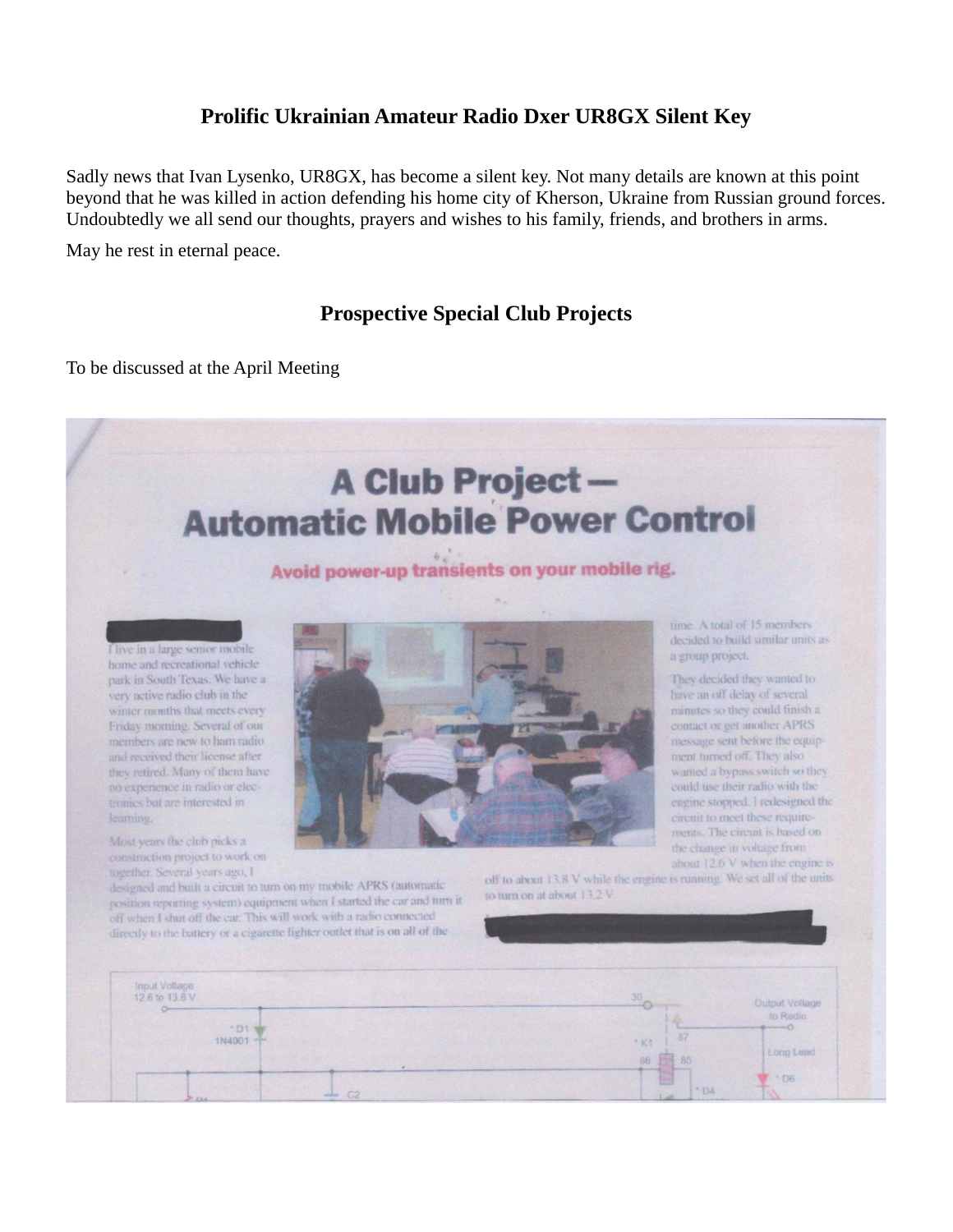#### **April HARC Meeting Program**

The April HARC meeting will feature a program by George McKee, KJ7OKW. George lives in Plains, MT, and is very active in POTA (Parks On The Air) and SOTA (Summits On The Air.) They are quickly becoming extremely popular activities that combine amateur radio and recreation in the great outdoors. Living in Montana provides many opportunities to "activate" summits or parks and George's program will give attendees all the information and tips on how to participate in both activities.

#### **March Meeting Testing Results**

Congratulations to two new amateur radio operators who passed their Technician exams at the March  $14<sup>th</sup>$ testing session, as well to an upgrade to General Class. We hope to see you at future meetings and events.

Dale Baldwin passed his Technician exam, his new callsign is KK7EKG Grover Barr passed his Technician exam, his new callsign is KK7EKH Hal Reichart Jr. passed his General exam, his new vanity callsign is N7HHR

#### **HARC 3/14/22 Meeting Minutes**

**Attendance:** Paul Shuey N7PAS, Joe Geldrich AG7FH, Dick Walton W7XT, Dave Herzberg K7MT, Mike Leary K7MSO, Aaron Nelson N7BIO, Tom Hellem K0SN, Tom McGinley K7QA, Bennett Wright KK7DZZ, Steve Wright KC7MDS, Jerri Shuey N7JGS, Gary Duncan KG7WYQ, Mel Hiscock W7MH, Jackie Harrington KC7RBC, Terry Cook KF7BQ, Jim Ramsey K5YHG Allen Levie KH7AL, Eric Sedgwick NZ7S, Grover Barr (soon to be KK7EKH)

President Paul N7PAS, opened the meeting at 7pm.

**Approval of last months minutes:** Gary KG7WYQ moved to approve, Aaron N7BIO 2nd after corrections, motion passed.

**Treasurer report:** from Dick W7XT, Tom K0SN, moved to approve, Tom K7QA, 2nd, motion passed.

**Repeater Committee:** Eric NZ7S, retracts his motion for a new repeater.

**Up coming events;** Grizzly Triathlon 4/23/22 -Club not needed due to changes they made in their program, River Bank Run 4/30/22-Status update will be provided at next month's meeting, Missoula Marathon 6/26/22. Same day as Field Day – Club will not be participating in the marathon this year.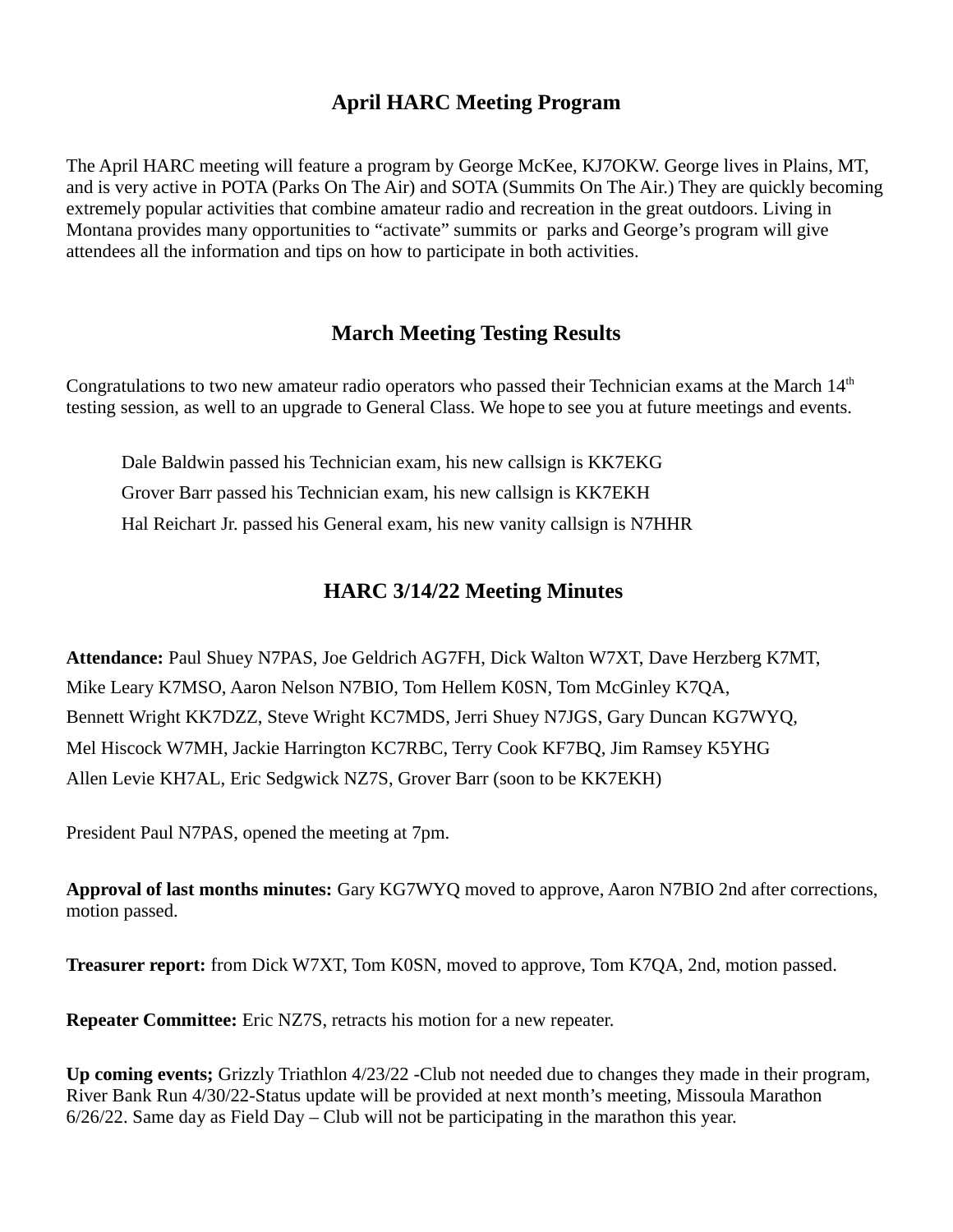**New Business:** Dave K7MTD, Wanted to schedule a meeting for DMR radio members to discuss programming and other DMR matters. Dave also said the Sat. morning 147.04 social net at 9 AM is going well.

**Program:** Mike K7MSO Had an informative program on D-STAR radio information.

**Additional items:** There was some discussion about field day (6/25-26/22) coming up.

#### **Net control Assignments:**

| Mar. 16th Eric NZ7S | Mike K7MSO  |
|---------------------|-------------|
| 23rd Mike K7MSO     | Paul N7PAS  |
| 30th Paul N7PAS     | Eric NZ7S   |
| April 6th Eric NZ7S | Aaron N7BIO |
| 13th Aaron N7BIO    | Mike K7MSO  |
| 20th Mike K7MSO     | Paul N7PAS  |
| 27th Paul N7PAS     | TBD         |

The meeting closed at 8:40 pm. Sec. Joe AG7FH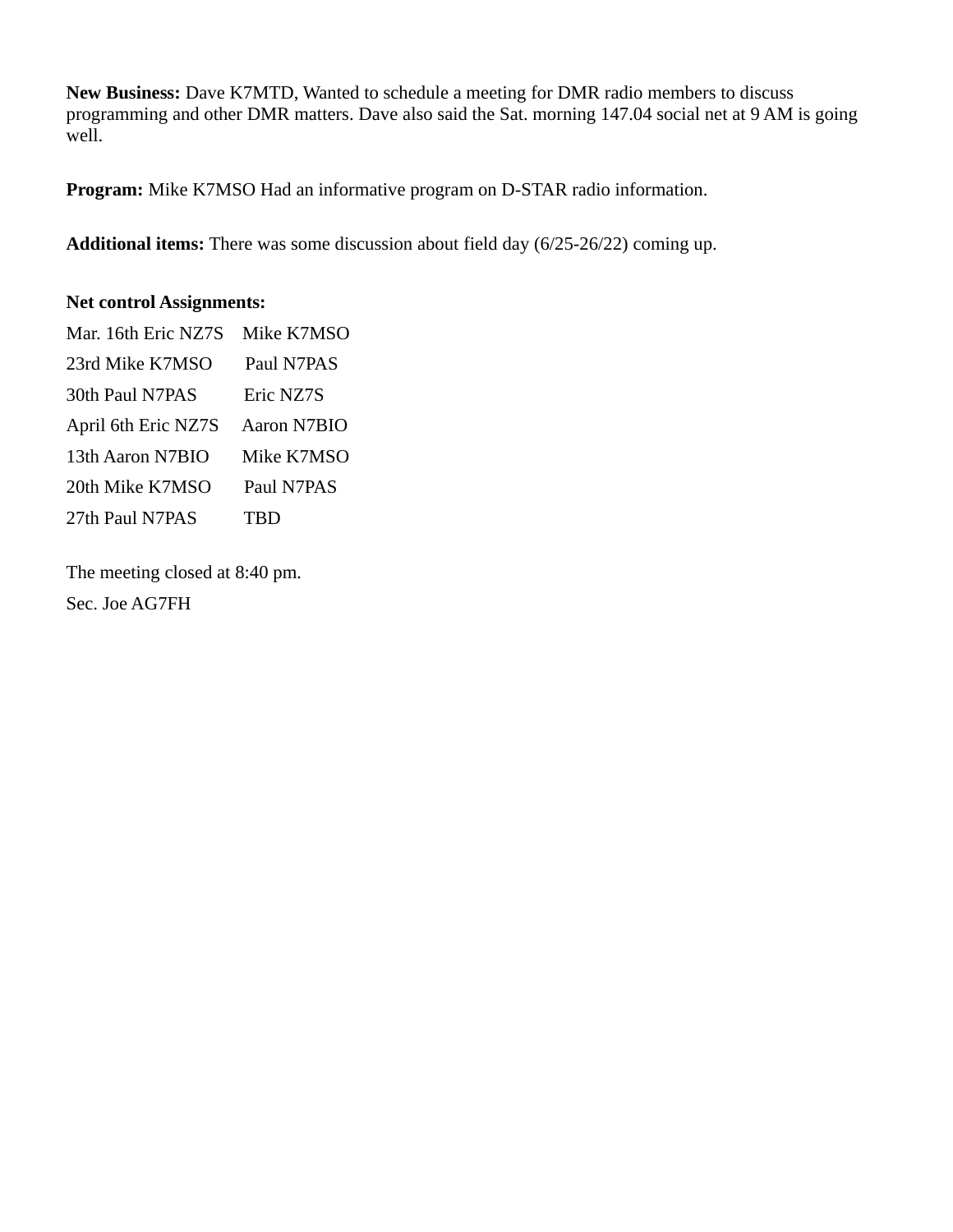# **HELLGATE AMATEUR RADIO CLUB**

**AGENDA** – 11 Apr 2022 meeting

| Introductions.                                                                                                          | Make sure you sign the attendance sheet                       |                       |                                                |                   |                  |  |
|-------------------------------------------------------------------------------------------------------------------------|---------------------------------------------------------------|-----------------------|------------------------------------------------|-------------------|------------------|--|
| last meeting minutes:<br>Approval of last meeting minutes:                                                              |                                                               | 1 <sup>St</sup>       | 2 <sup>nd</sup>                                |                   | Discussion P/F/T |  |
|                                                                                                                         |                                                               |                       |                                                |                   |                  |  |
| Treasurer's report:<br>Approval of Treasurer's report:                                                                  |                                                               | $1St$ 2 <sup>nd</sup> |                                                | <b>Discussion</b> | P/F/T            |  |
|                                                                                                                         |                                                               |                       |                                                |                   |                  |  |
|                                                                                                                         |                                                               |                       |                                                | Discussion        | P/F/T            |  |
| Events for 2022:                                                                                                        |                                                               |                       |                                                |                   |                  |  |
| 11 Apr - Meeting                                                                                                        | 23 Apr - Grizzly Duathlon (Club not needed) 16 May - Fox Hunt |                       | 9 May - Meeting                                |                   |                  |  |
| 30 Apr - Riverbank Run                                                                                                  |                                                               |                       |                                                | 3 Jun - Fox Hunt  |                  |  |
|                                                                                                                         | 6 May $-$ Fox Hunt $-$ 1st                                    |                       |                                                |                   |                  |  |
|                                                                                                                         |                                                               |                       |                                                |                   |                  |  |
| <b>HARC Discussion List</b><br>1. Special meeting for kit building - Automatic Model radio delay on/off kit. See Static |                                                               |                       |                                                |                   |                  |  |
| 2. Power Point Programs for Emerg. Resp. Comm. will be used if we have nothing else.                                    |                                                               |                       |                                                |                   |                  |  |
| 3. Preamble update: Dick said it's been 6/7 years, Eric said delete the odd/even night stuff.                           |                                                               |                       |                                                |                   |                  |  |
| 4.                                                                                                                      |                                                               |                       |                                                |                   |                  |  |
| <b>VHF Net NCS assignments:</b>                                                                                         |                                                               |                       |                                                |                   |                  |  |
|                                                                                                                         | Apr. 6 NZ7S Backup N7BIO                                      |                       | May $4 \_\_\_\_\_\_\_\_\_\_\_\_\_\_\_\_\_\_\_$ |                   | <b>Backup</b>    |  |
|                                                                                                                         | Apr. 13 N7BIO Backup K7MSO                                    |                       | May 11                                         |                   | <b>Backup</b>    |  |
|                                                                                                                         | Apr. 20 K7MSO Backup N7PAS                                    |                       | May 18                                         |                   | <b>Backup</b>    |  |
|                                                                                                                         | Apr. 27 N7PAS Backup ______                                   |                       | Mat 25                                         |                   | <b>Backup</b>    |  |
|                                                                                                                         | Backup ______                                                 |                       |                                                |                   | <b>Backup</b>    |  |
| Good and Welfare. 1. Membership Drive-Year Long                                                                         |                                                               |                       |                                                |                   |                  |  |
| *** Next Club meeting: April 11.                                                                                        |                                                               |                       |                                                |                   |                  |  |
| <u> Adjournment:</u>                                                                                                    |                                                               |                       |                                                |                   |                  |  |
|                                                                                                                         |                                                               |                       |                                                |                   |                  |  |

**Program:** Summits/Parks On The Air - George McKee - KJ7OKW